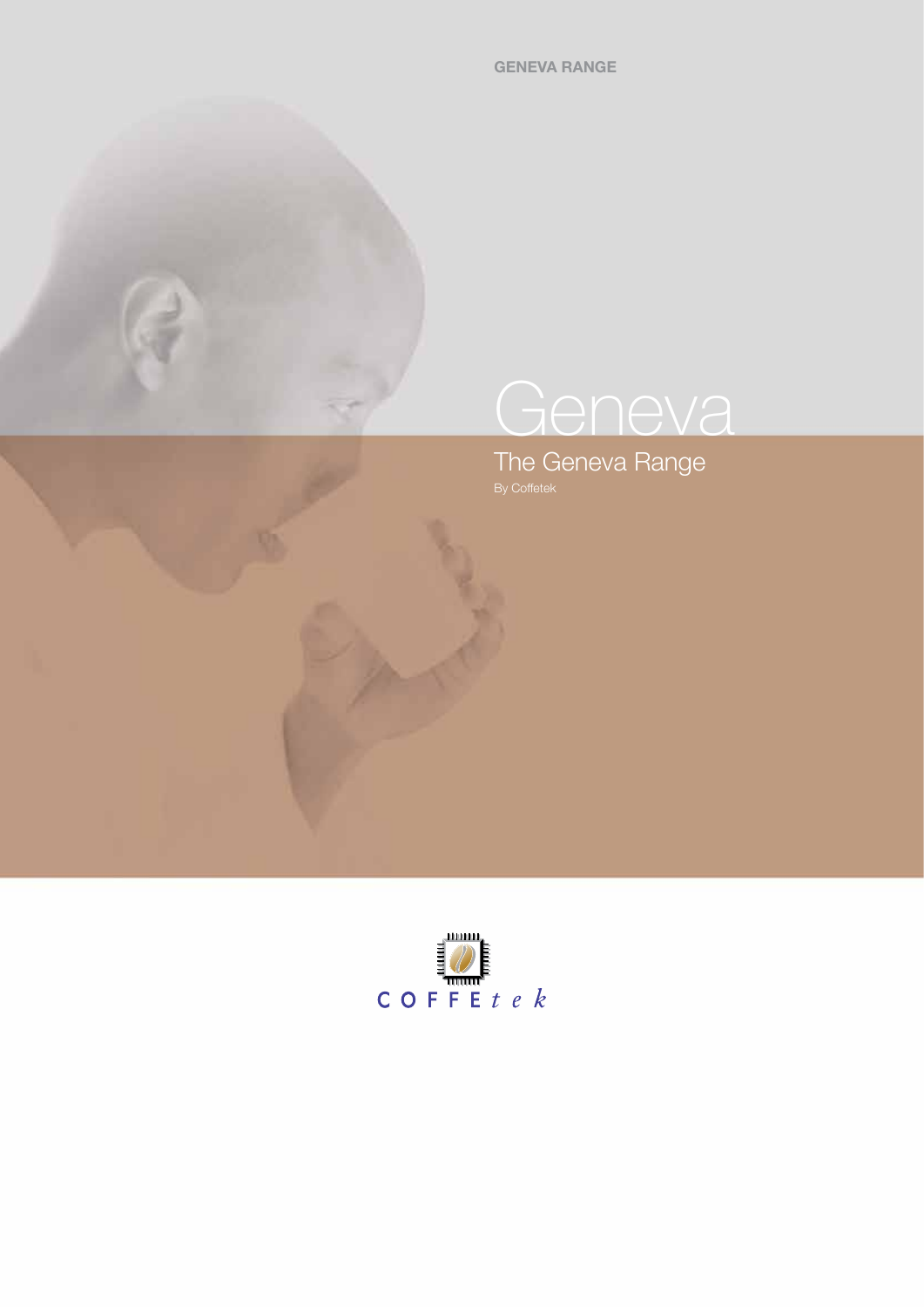



Presenting the Geneva range by Coffetek, led by the industry leading Geneva hot & cold beverage machine, whether you are serving 5 people or 500 people we have a solution to suit your requirement.

The Geneva Beverage provides a full coffee shop style menu – anything from sophisticated Continental Coffee blends (using either Instant, Freshbrew or Fresh Bean Coffees) to Fresh Leaf Teas, Chocolates, Soups and Cold Drink variations.

Complimented with the Geneva H & B models we are able to offer a complete snack, food & cold drink refreshment solution.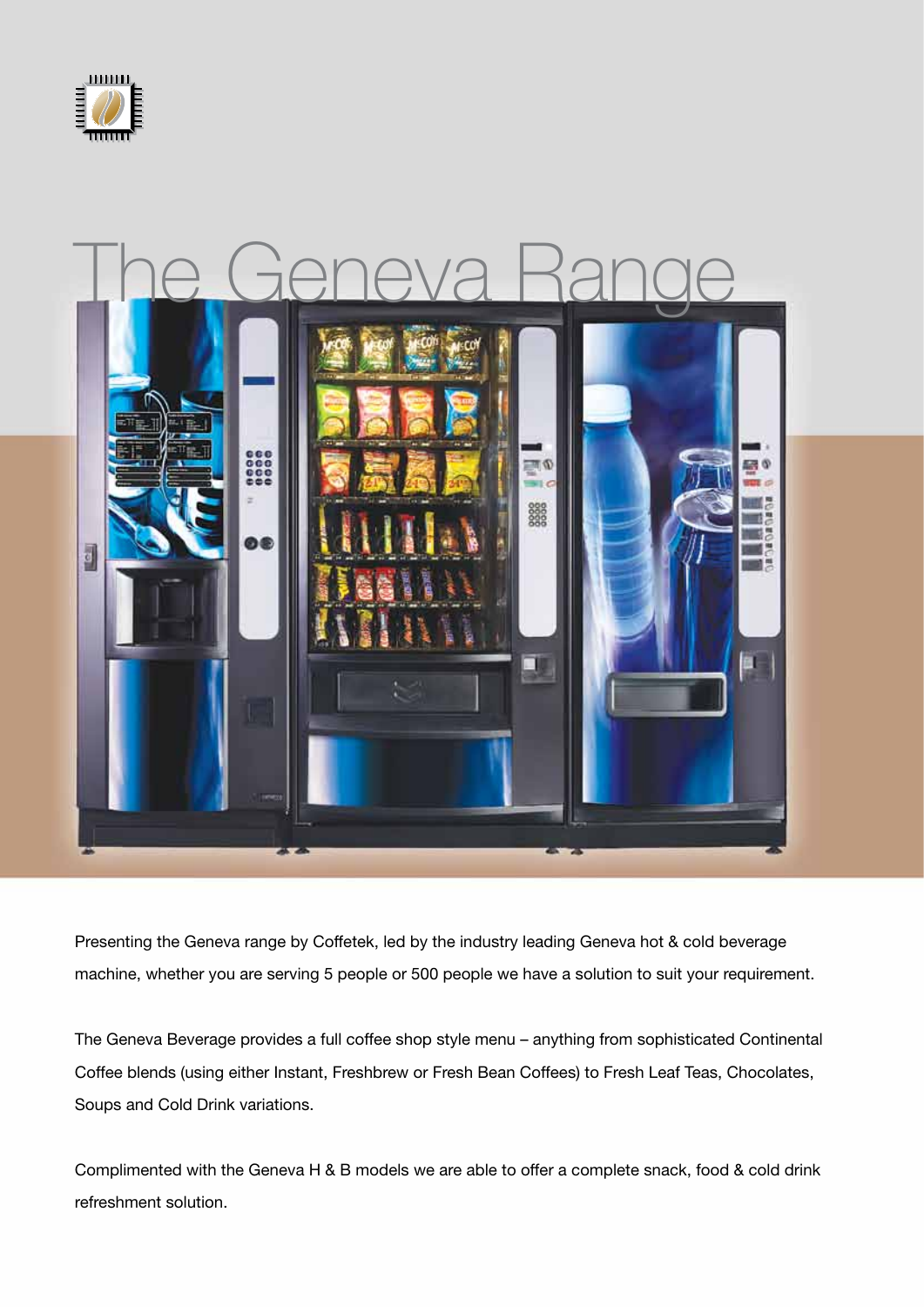

# Why Select Coffetek?

Coffetek has more than 30 years experience in the design and manufacture of beverage dispense systems. Our products have been successfully exported throughout Europe and as far afield as the Far East and Australasia. In the UK we have built an enviable reputation for equipment simplicity and reliability achieved through exploiting our experience in product design and innovation. Coffetek is a member of the Azkoyen Group of companies, with origins dating back to 1945 Azkoyen specialise in the design and manufacture of a complete range of merchandising systems. With this combined expertise & resource we are able to offer one of the most comprehensive refreshment solutions in the world.



## **Coffetek Guarantees**

Outstanding quality and reliability. Precise control of product delivery and temperature ensuring the ultimate consumer experience.

#### **Geneva Vend Reliability**

Fitted as standard to the Geneva beverage and Geneva H range Coffetek's I-Detect™ guarantees that the selected item is delivered to the customer or their money is returned.



#### **Minimising Impact on the Environment**

Coffetek is committed to minimising the impact of its activities on the environment. The Geneva beverage range has an advanced power management system which reduces power consumption during low-use periods.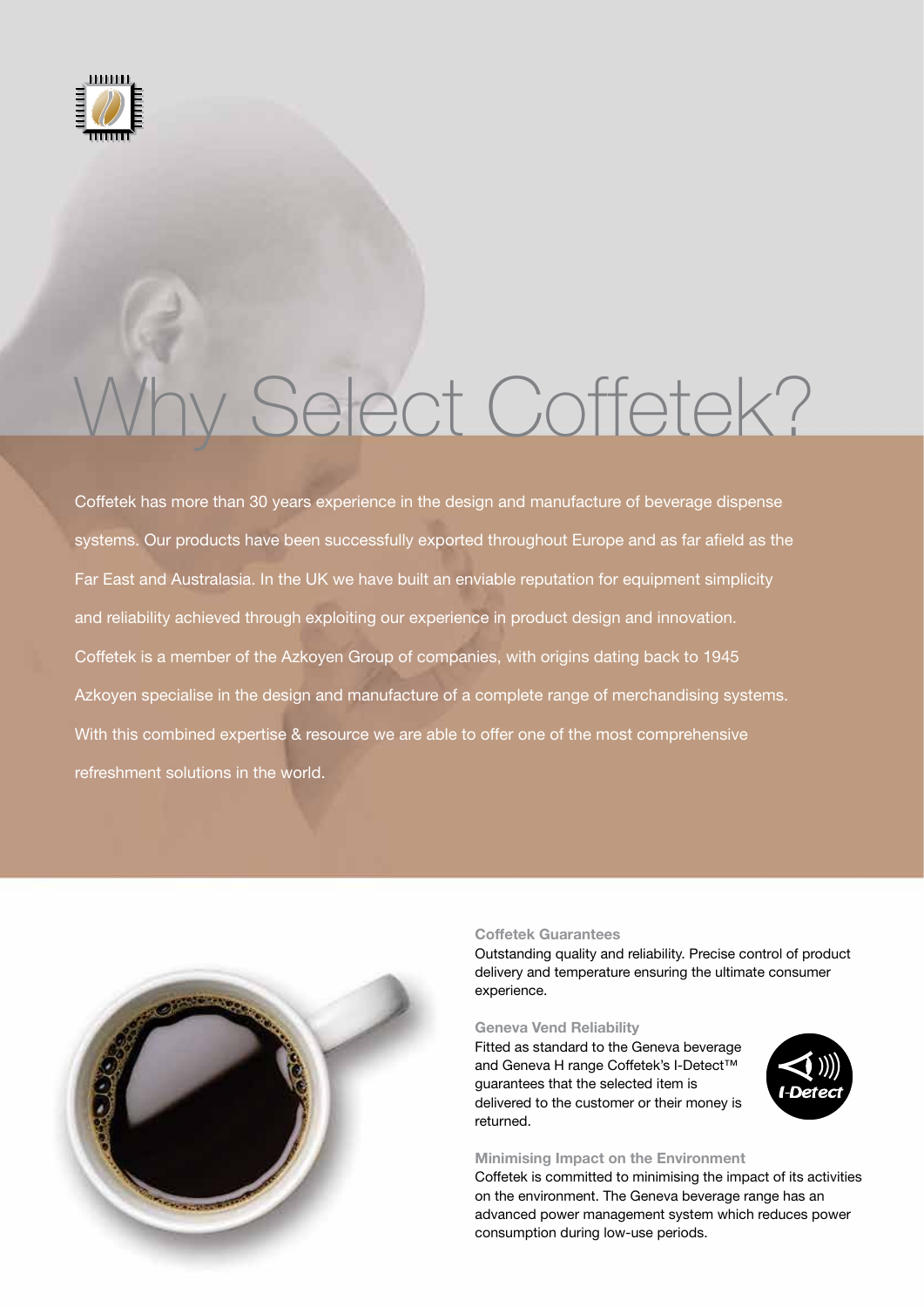

The Geneva beverage machine provides coffee shop quality beverages which are pre-selected through an intuitive user interface, incorporating a large LCD screen and positive feel keypad. Available

in a choice of colour schemes the Geneva provides a full coffee shop style menu – anything from sophisticated Continental Coffee blends (using either Instant, Freshbrew or Fresh Bean Coffees) to Fresh Leaf Teas, Chocolates, Soups and Cold Drink variations.

• I-Detect – providing a guaranteed vend, I-Detect also allows the user to place their own cup, automatically detecting the cup and dispensing the drink



- High capacity cup system dispensing plastic or paper cups
- Internal stainless steel panelling durable & easy to clean
- Jug facility providing beverages for those all important meetings







## **GENEVA PLUS**

The Geneva Plus offers ultimate capacity and flexibility from the same compact footprint as the standard Geneva.

High capacity option – up to 1100 cups eliminating sold out situations for busy locations and 24 hour operations.

Two cup types \ sizes – providing flexibility & choice the Geneva Plus is able to offer the user a choice of cup types and sizes – paper & plastic. The Go-Large button offers the consumer the option of a larger drink.



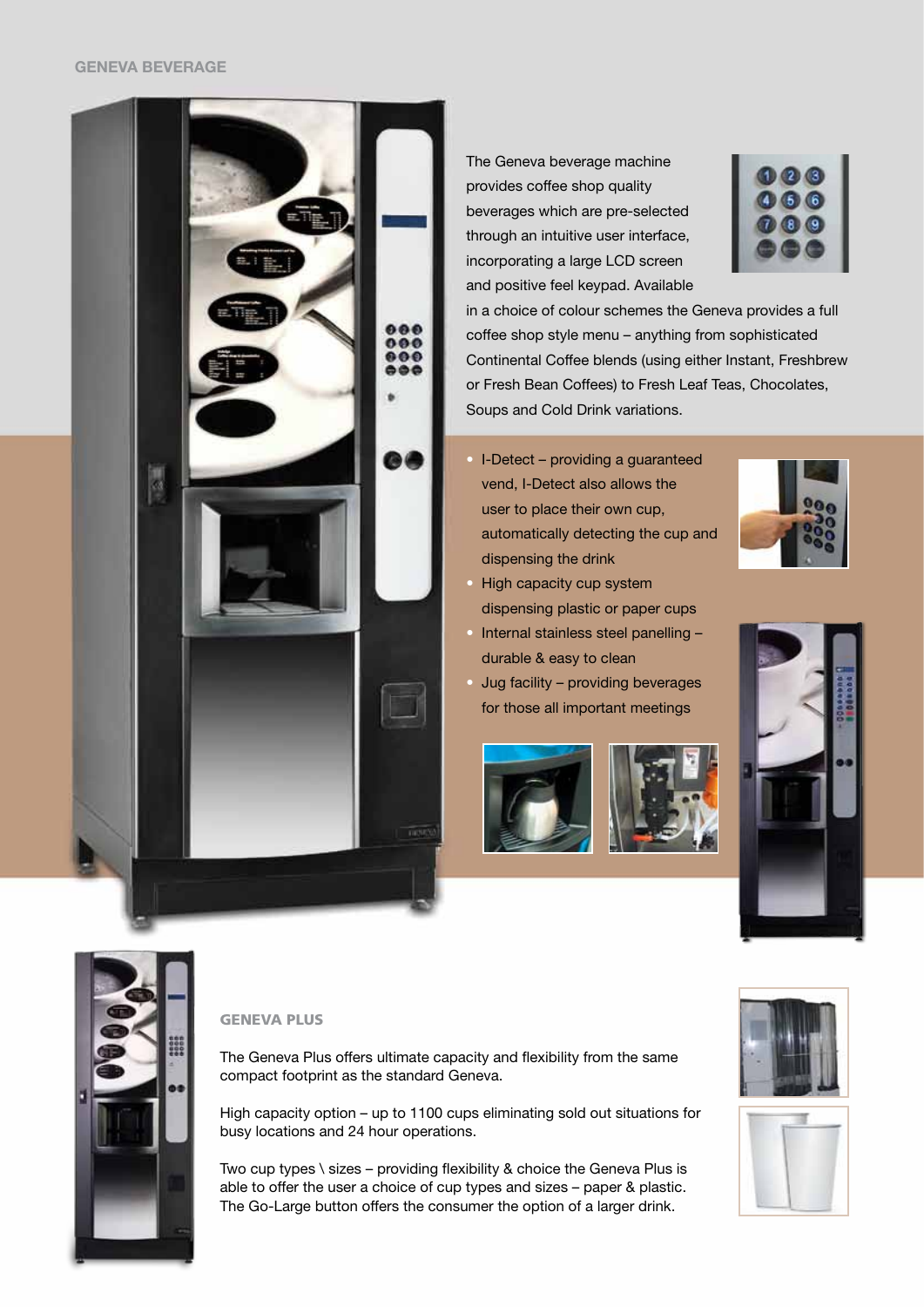**GENEVA B**

press of a button.



The Geneva H & B models complete the Geneva range offering snacks, confectionery, sandwiches and cold drinks. Styled with Geneva black or Geneva blue branding the Geneva range will compliment any location.

# **GENEVA H**

Available in the four configurations detailed below the Geneva H has a specification to suit all requirements.

Supplied in a dual zone format the Geneva H is able to dispense cold drinks as well as a range of sandwich and food products\*.



*\*special configurations available on request Bottle configurations also available*

Offering complete flexibility the Geneva B can dispense chilled cans and bottles at the single